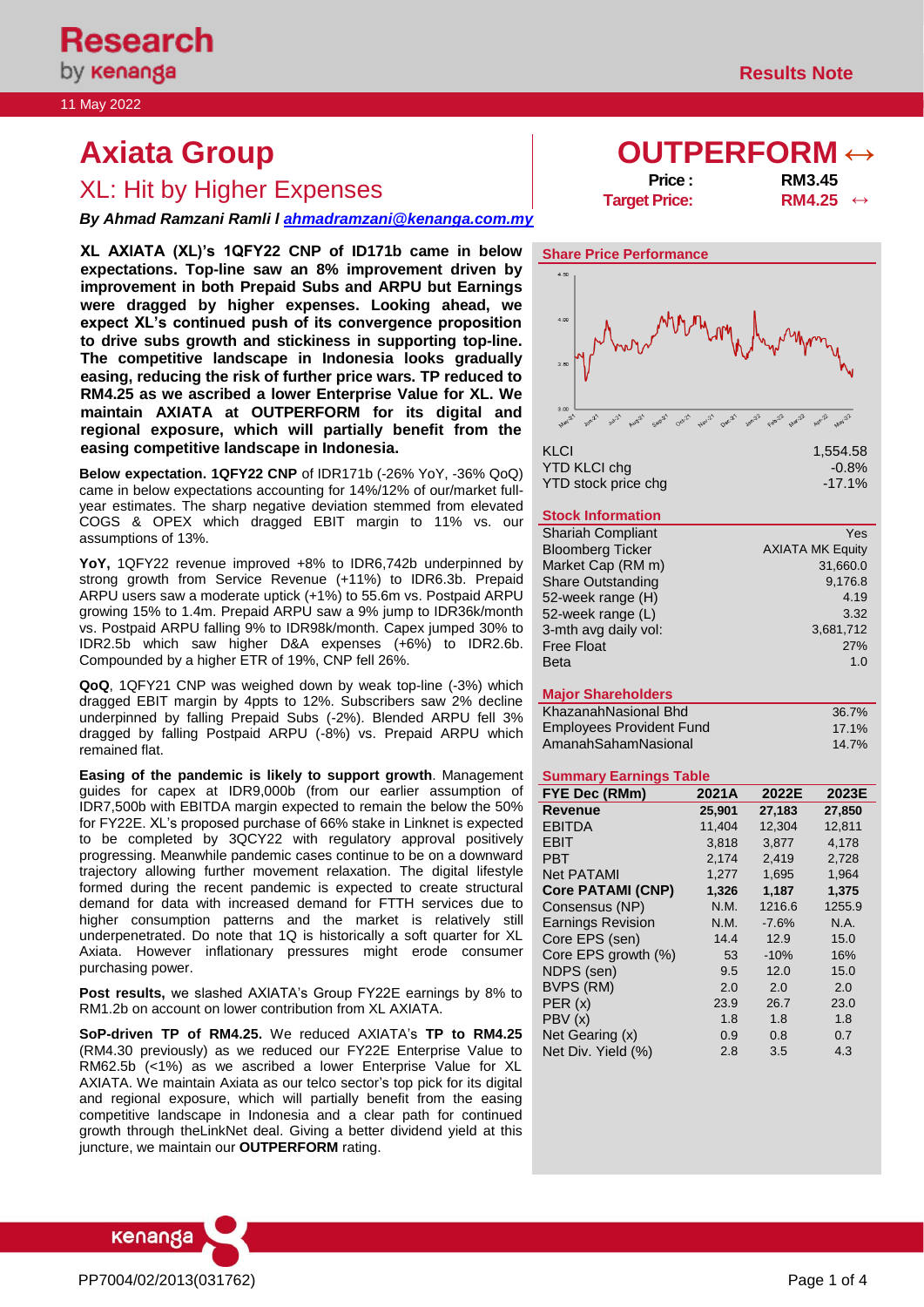## 11 May 2022

**Risks to our call include:** (i) the proposed Celcom-Digi merger failing to obtain the necessary approvals, (ii) worse-thanexpected service revenue, (iii) stronger-than-expected opex, and (iv) stronger-than-expected competition.

| <b>XL's Results Highlight</b> |             |             |          |             |          |             |             |          |
|-------------------------------|-------------|-------------|----------|-------------|----------|-------------|-------------|----------|
|                               | 1Q          | 4Q          | QoQ      | 1Q          | YoY      | 3M          | 3M          | YoY      |
| FYE Dec (IDR b)               | <b>FY22</b> | <b>FY21</b> | Chg      | <b>FY21</b> | Chg      | <b>FY22</b> | <b>FY21</b> | Chg      |
|                               |             |             |          |             |          |             |             |          |
| Revenue                       | 6,742       | 6,962       | $-3.2%$  | 6,250       | 7.9%     | 6,742       | 6,250       | 7.9%     |
| Service Revenue               | 6,262       | 6,471       | $-3.2%$  | 5,848       | 7.1%     | 6,262       | 5,848       | 7.1%     |
| <b>EBITDA</b>                 | 3,174       | 3,381       | $-6.1%$  | 3,119       | 1.8%     | 3,174       | 3,119       | 1.8%     |
| <b>PBT</b>                    | 743         | 1,030       | $-27.8%$ | 931         | $-20.1%$ | 743         | 1,030       | $-27.8%$ |
| Taxation                      | 172         | 451         | $-61.9%$ | 389         | $-55.8%$ | 172         | 389         | $-55.8%$ |
| <b>Net Profit</b>             | (33)        | (180)       | $-81.6%$ | (69)        | $-51.9%$ | (33)        | (69)        | $-51.9%$ |
| <b>Core Net Profit</b>        | 139         | 271         | $-48.8%$ | 321         | $-56.6%$ | 139         | 321         | $-56.6%$ |
| Core EPS (IDR)                | 171         | 269         | $-36.4%$ | 230         | $-25.7%$ | 171         | 230         | $-25.7%$ |
| <b>EBITDA Margin</b>          | 47.1%       | 48.6%       |          | 49.9%       |          | 47.1%       | 49.9%       | 47.1%    |
| <b>EBIT Margin</b>            | 11.9%       | 15.9%       |          |             |          | 11.9%       | 17.6%       | 11.9%    |
| <b>PBT Margin</b>             | 2.6%        | 6.5%        |          | 6.2%        |          | 2.6%        | 6.2%        | 2.6%     |
| <b>CNP Margin</b>             | 2.5%        | 3.9%        |          | 3.7%        |          | 2.5%        | 3.7%        | 2.5%     |
| <b>Effective Tax Rate</b>     | 19.2%       | 39.9%       |          | 17.7%       |          | 19.2%       | 17.7%       | 19.2%    |

*Source: Company, Kenanga Research*

| <b>XL's Key Operating Indicators</b> |                |                |          |                |             |                |          |             |
|--------------------------------------|----------------|----------------|----------|----------------|-------------|----------------|----------|-------------|
|                                      | <b>2Q20</b>    | 3Q20           | 4Q20     | <b>1Q21</b>    | <b>2Q21</b> | 3Q21           | 4Q21     | <b>1Q22</b> |
| Subscribers ('000)                   |                |                |          |                |             |                |          |             |
| Postpaid                             | 1,135          | 1.144          | 1,154    | 1,184          | 1,230       | 1,270          | 1,320    | 1,360       |
| Prepaid                              | 54,539         | 55.739         | 56.735   | 54,834         | 55,535      | 56,705         | 56,590   | 55,640      |
| <b>Total</b>                         | 55,674         | 56,884         | 57,889   | 56,018         | 56,765      | 57,975         | 57,900   | 57,000      |
| QoQNet Adds / (Churn)                | 185            | 1,210          | 1,005    | $-1,871$       | 747         | 1,210          | $-75$    | $-900$      |
| ARPU (IDR 000 / month)               |                |                |          |                |             |                |          |             |
| Postpaid                             | 111            | 110            | 110      | 108            | 108         | 105            | 106      | 98          |
| Prepaid                              | 36             | 35             | 33       | 33             | 36          | 36             | 36       | 36          |
| <b>Blended</b>                       | 37             | 36             | 34       | 35             | 37          | 37             | 37       | 36          |
|                                      | $\overline{0}$ | $\overline{0}$ | $\Omega$ | $\overline{0}$ | $\Omega$    | $\overline{0}$ | $\Omega$ | $\Omega$    |
| <b>Total Base Stations</b>           | 139,380        | 142,598        | 144.978  | 147,786        | 156,709     | 153,357        | 162,282  | 133,022     |

*Source: Company, Kenanga Research*

### **AXIATA Sum-of-Parts Valuation**

| <b>Valuation</b><br><b>Method</b> | <b>Earnings Multiple</b>            | <b>Enterprise Value</b><br>(RM'm) | <b>Axiata's Stake</b><br>(%) | Value to<br>Axiata(RM' m)                                                                                 |  |  |
|-----------------------------------|-------------------------------------|-----------------------------------|------------------------------|-----------------------------------------------------------------------------------------------------------|--|--|
| EV / EBITDA                       | 9.5x                                | 57.247                            | 33.1%                        | 18.949                                                                                                    |  |  |
| <b>DCF</b>                        | WACC: 9.5%, TG: 2.0%                | 19.410                            | 61.5%                        | 11,937                                                                                                    |  |  |
| EV/EBITDA                         | 7.7x                                | 12,924                            | 61.9%                        | 8,000                                                                                                     |  |  |
| EV/EBITDA                         | 3.0x                                | 3,798                             | 83.3%                        | 3,164                                                                                                     |  |  |
| EV/EBITDA                         | 5.0x                                | 4,825                             | 80.0%                        | 3,860                                                                                                     |  |  |
| EV/EBITDA                         | 6.0x                                | 5,219                             | 72.5%                        | 3,784                                                                                                     |  |  |
| EV/EBITDA                         | 20.0x                               | 3.960                             | 100.0%                       | 3,960                                                                                                     |  |  |
| EV/EBITDA                         | 9.0x                                | 14,058                            | 63.0%                        | 8,856                                                                                                     |  |  |
|                                   |                                     |                                   |                              | 62,510                                                                                                    |  |  |
|                                   |                                     |                                   |                              | 23,436                                                                                                    |  |  |
|                                   | <b>Total Equity Value</b><br>39,073 |                                   |                              |                                                                                                           |  |  |
|                                   |                                     |                                   |                              | 4.25                                                                                                      |  |  |
|                                   |                                     |                                   |                              | <b>Total Enterprise Value</b><br>(-) FY22E Net Debt and Minority Interest<br><b>Fair Value/Share (RM)</b> |  |  |

*Source: Kenanga Research*

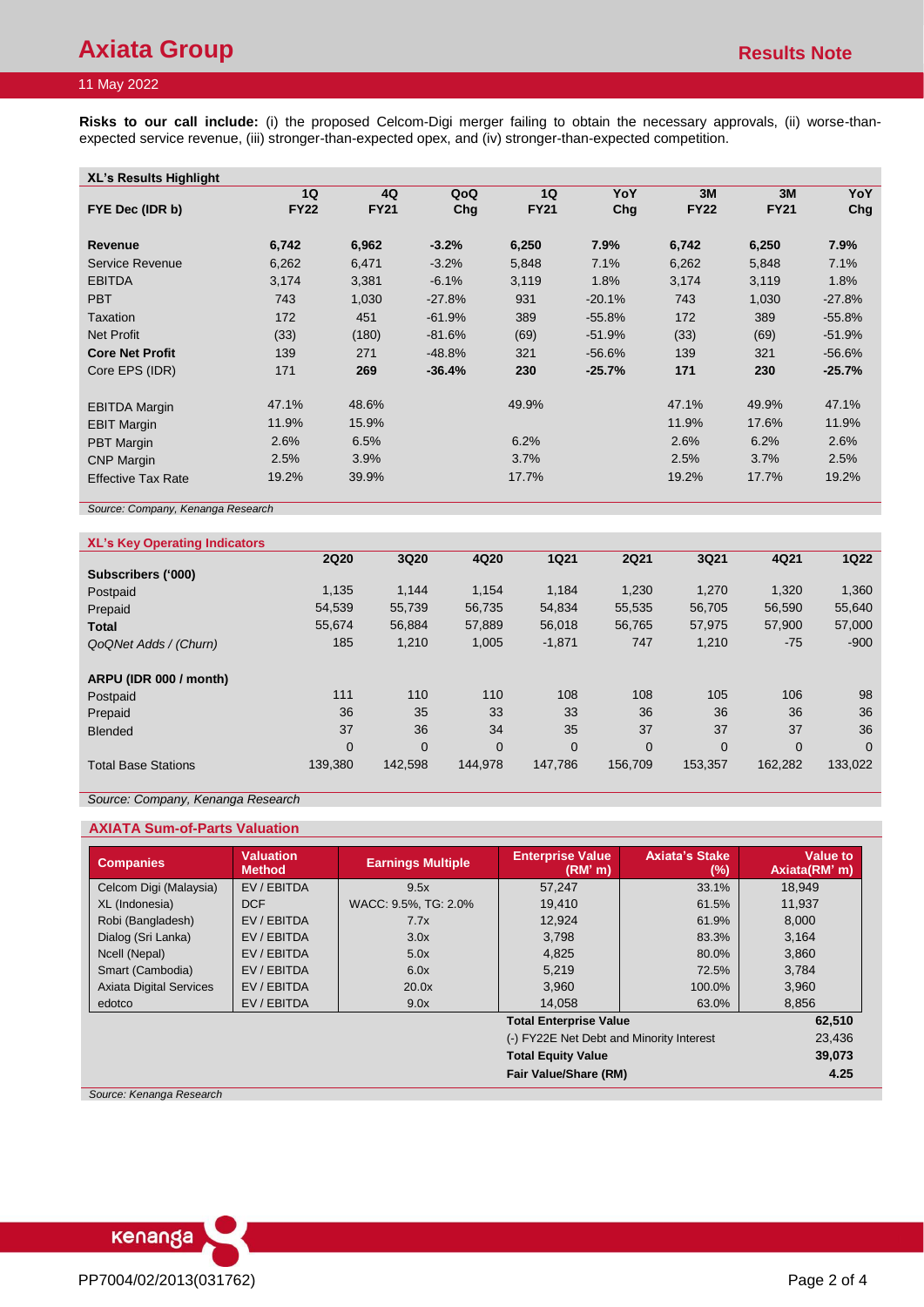# **Axiata Group** Results Note

## 22 February 2022

### **Peer Table Comparison**

| <b>Name</b>                  | <b>Last Price</b> | Market Cap Shariah |                  | <b>Current</b> |                  | <b>Revenue Growth</b> |                  | <b>Core Earnings</b><br><b>Growth</b> |       | PER (x) - Core Earnings |                 |       | PBV(x)          | <b>ROE</b><br>(%) | <b>Net</b><br><b>DivYld</b><br>(%) | <b>Target Price</b> | Rating    |
|------------------------------|-------------------|--------------------|------------------|----------------|------------------|-----------------------|------------------|---------------------------------------|-------|-------------------------|-----------------|-------|-----------------|-------------------|------------------------------------|---------------------|-----------|
|                              | (RM)              | (RM'm)             | <b>Compliant</b> | FYE.           | $1-Yr$ .<br>Fwd. | $2-Yr$ .<br>Fwd.      | $1-Yr$ .<br>Fwd. | $2-Yr$ .<br>Fwd.                      | Hist. | 1-Yr.<br>Fwd.           | $2-Yr.$<br>Fwd. | Hist. | $1-Yr.$<br>Fwd. | $1-Yr.$<br>Fwd.   | $1-Yr$ .<br>Fwd.                   | (RM)                |           |
| <b>Stocks Under Coverage</b> |                   |                    |                  |                |                  |                       |                  |                                       |       |                         |                 |       |                 |                   |                                    |                     |           |
| <b>AXIATA GROUP BHD</b>      | 3.45              | 31.660.0           | $\vee$           | 12/2022        | 5.0%             | 2.5%                  | $-10.5%$         | 15.9%                                 | 23.9  | 26.7                    | 23.0            | 1.8   | 1.8             | 6.7%              | 3.5%                               | 4.25                | OP        |
| <b>DIGI.COM BHD</b>          | 3.57              | 27,756.8           |                  | 12/2022        | 1.1%             | 4.5%                  | $-8.9%$          | 26.3%                                 | 24.5  | 26.9                    | 21.3            | 43.9  | 43.2            | 162.0%            | 3.7%                               | 3.80                | <b>MP</b> |
| <b>MAXIS BHD</b>             | 3.81              | 29.818.1           |                  | 12/2022        | 3.0%             | 2.5%                  | $-6.0%$          | 20.4%                                 | 22.3  | 23.7                    | 19.7            | 4.4   | 4.4             | 18.7%             | 4.2%                               | 4.00                | OP        |
| <b>OCK GROUP BHD</b>         | 0.410             | 432.3              |                  | 12/2022        | 6.8%             | 6.0%                  | 36.6%            | 12.6%                                 | 18.6  | 13.6                    | 12.1            | 0.6   | 0.6             | 4.4%              | 0.0%                               | 0.500               | OP        |
| <b>TELEKOM MALAYSIA BHD</b>  | 4.98              | 18,793.0           |                  | 12/2022        | 5.3%             | 3.6%                  | $-1.4%$          | 13.8%                                 | 15.9  | 16.1                    | 14.2            | 2.6   | 2.5             | 15.6%             | 3.4%                               | 7.00                | OP        |
| Simple Average               |                   |                    |                  |                | 4.2%             | 3.8%                  | 2.0%             | 17.8%                                 | 21.0  | 21.4                    | 18.0            | 10.6  | 10.5            | 41.5%             | 3.0%                               |                     |           |
| Source: Kenanga Research     |                   |                    |                  |                |                  |                       |                  |                                       |       |                         |                 |       |                 |                   |                                    |                     |           |

*This section is intentionally left blank*